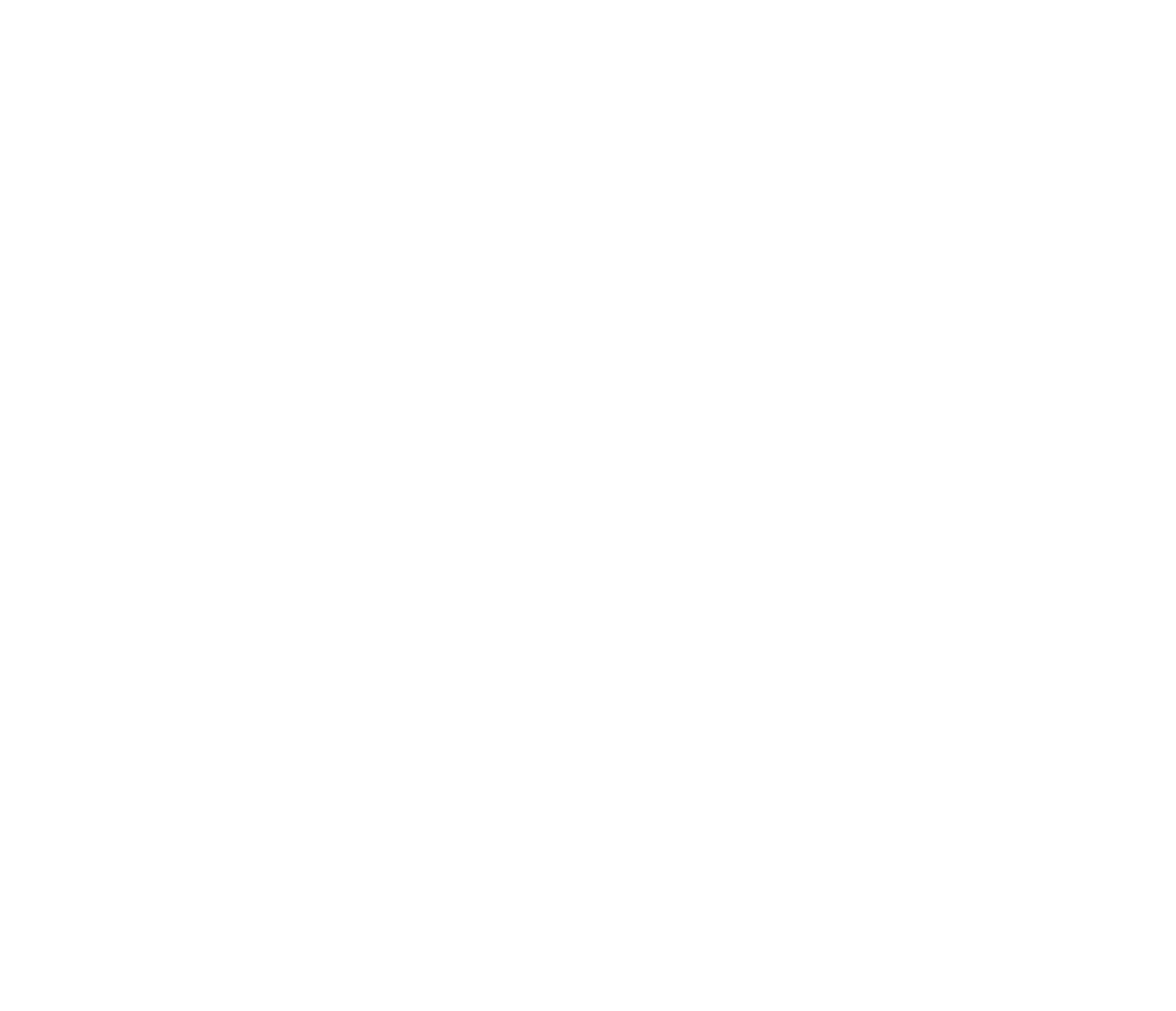## Azmar-Goizha Plant Field Guide

**SAMAN A. AHMAD SARBAGH SALIH**



#### Kurdistan Botanical Foundation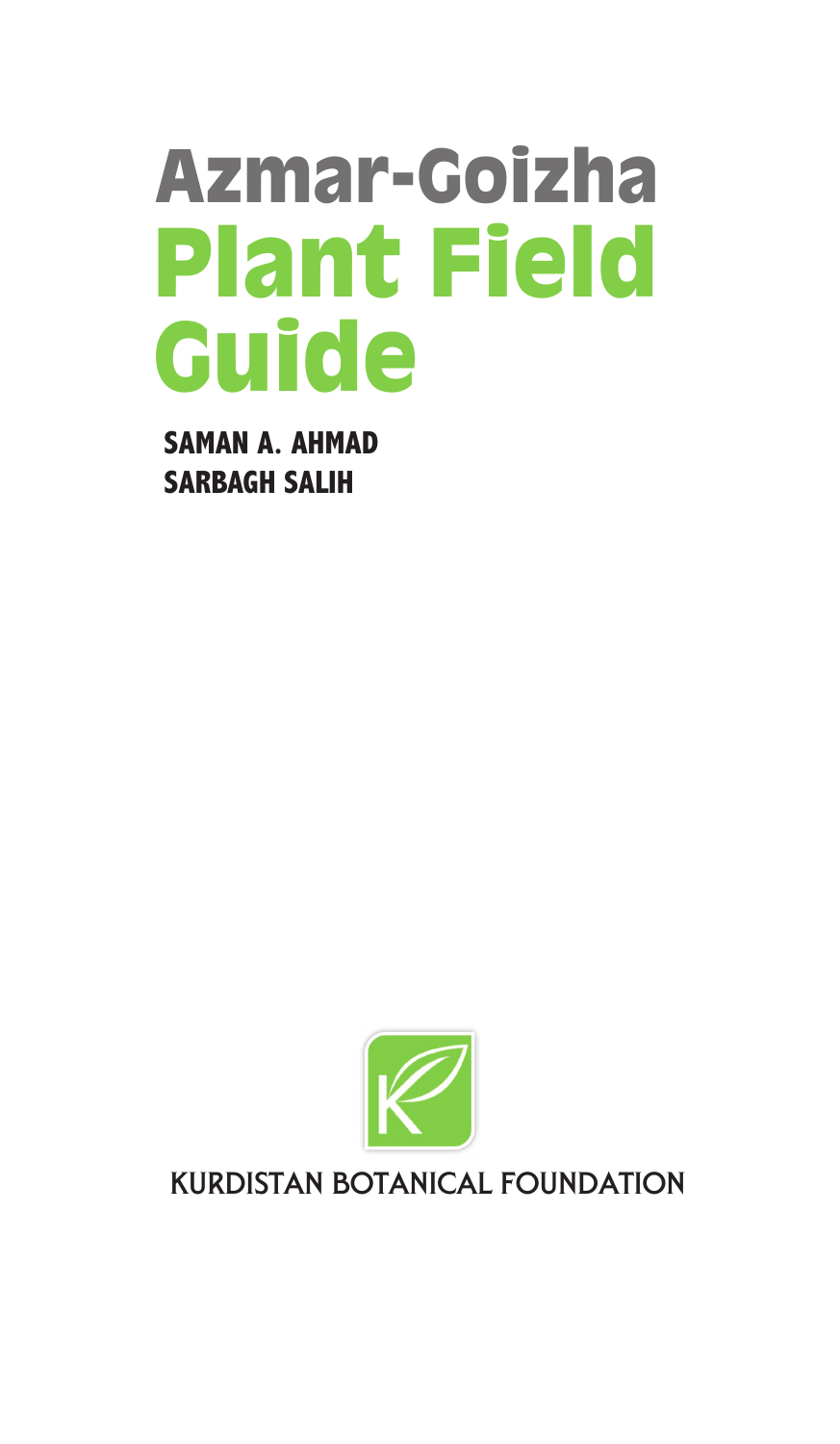PUBLISHED BY THE KURDISTAN BOTANICAL FOUNDATION, SULAIMANI, IRAQ

© Kurdistan Botanical Foundation 2016, no reproduction of any part may take place without the written permission of Kurdistan Botanical Foundation.

Issue number 1287 / 2016, Ministry of Culture and Youth / KRG



"The Kurdistan Botanical Foundation (hereafter KBF), a nonprofit organization established in 2013 by a group of botanists and environmentalists, is committed to serving diverse aspects of various botanical fields in Kurdistan Iraq and to bringing botany to the international standards."

#### www.kurdistanbotanical.org

**Designed by Soran Naqishbandy & Hogr Hamasalih**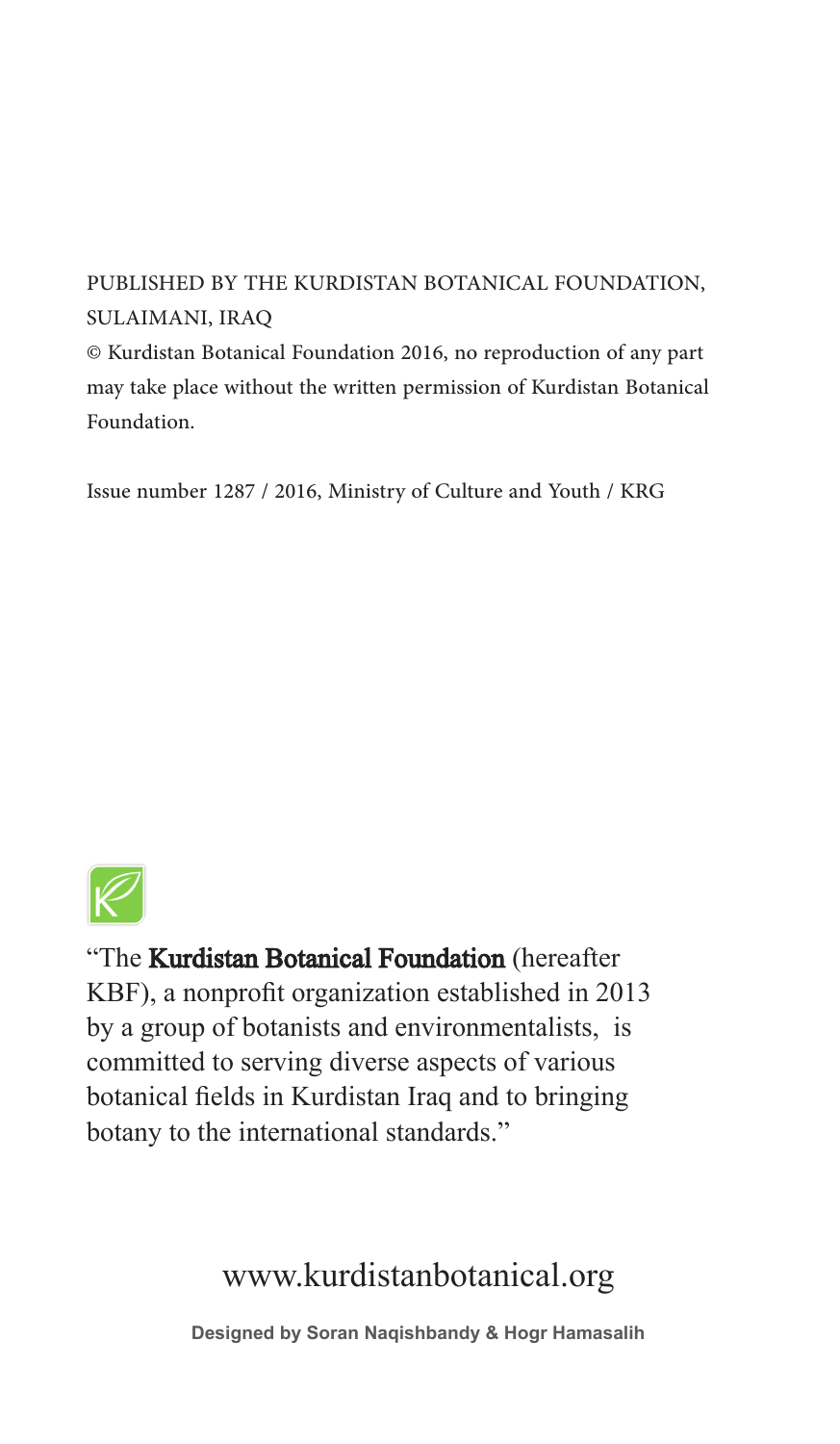### **Contents**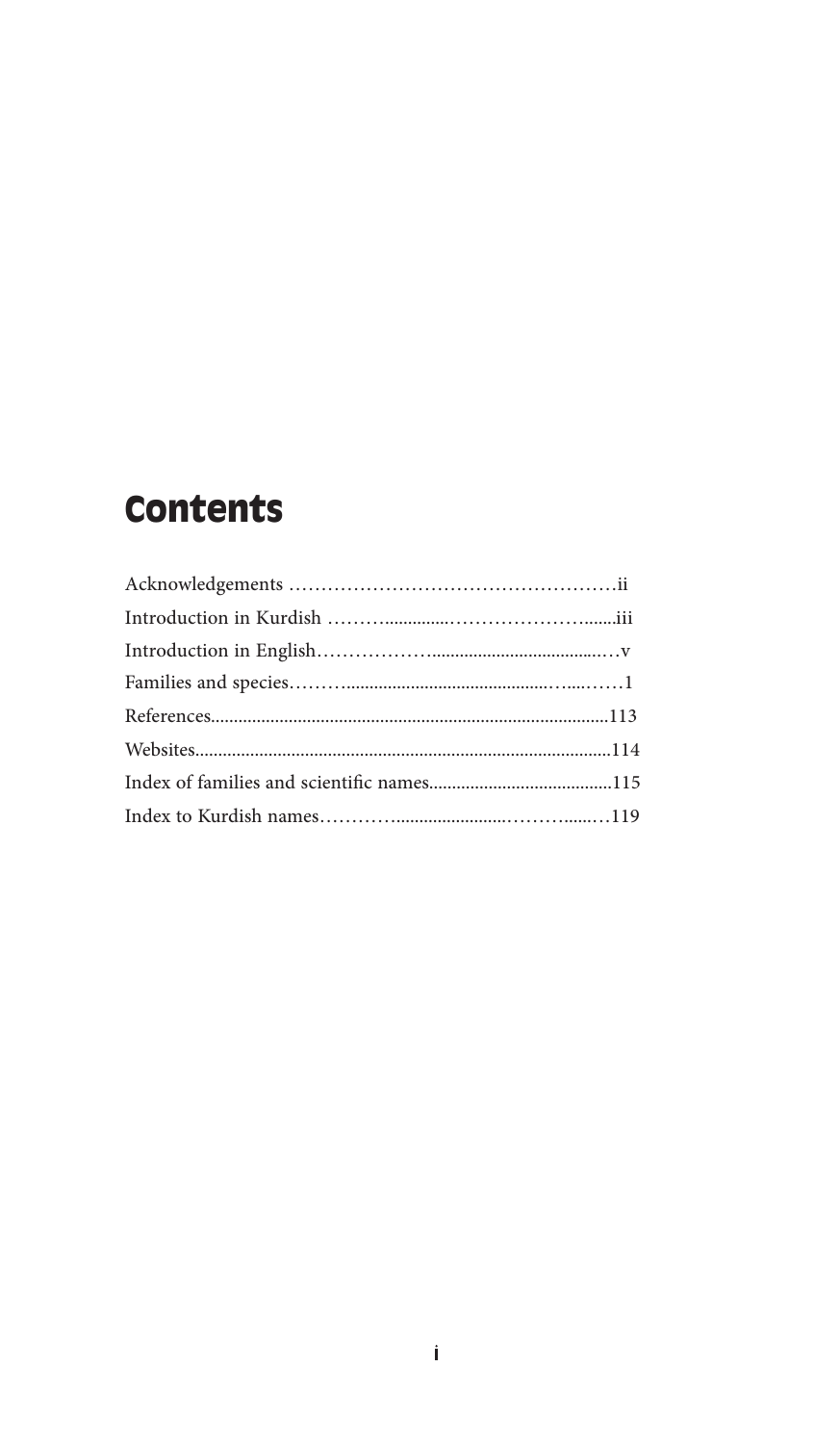#### Acknowledgements

We at the KBF are profoundly grateful to Dr. Ihsan Al-Shehbaz (senior curator at the Missouri Botanical Garden (USA) and one of the founding board members of KBF) for his continuous supervision throughout every stage of this study and for the editorial advice during the preparation of this field guide. We are thankful to Mr. Fayaq Kollak for his generosity and financial support of fieldwork of this project. Without his support, this project would have not been possible to conduct. We thank the General Directorate of Agriculture (Sulaimani office) for allowing some of its staff to generously contribute to the completion of the project. We thank the staff and volunteers of the KBFH, including Shoxan Babarasul, Mardin K. Abdulla, Kaziwa M. Ahmad, Sakar Y. Hama, Amina H. Mahmoud, Khoshi F. Omer, Parzhin K. Sharif, Razan A. Zad, and Dalia A. Noori for their support and dedication throughout the project. The affliliation and support of the American University in Iraq, Sulaimani (AUIS) are greatly appreciated.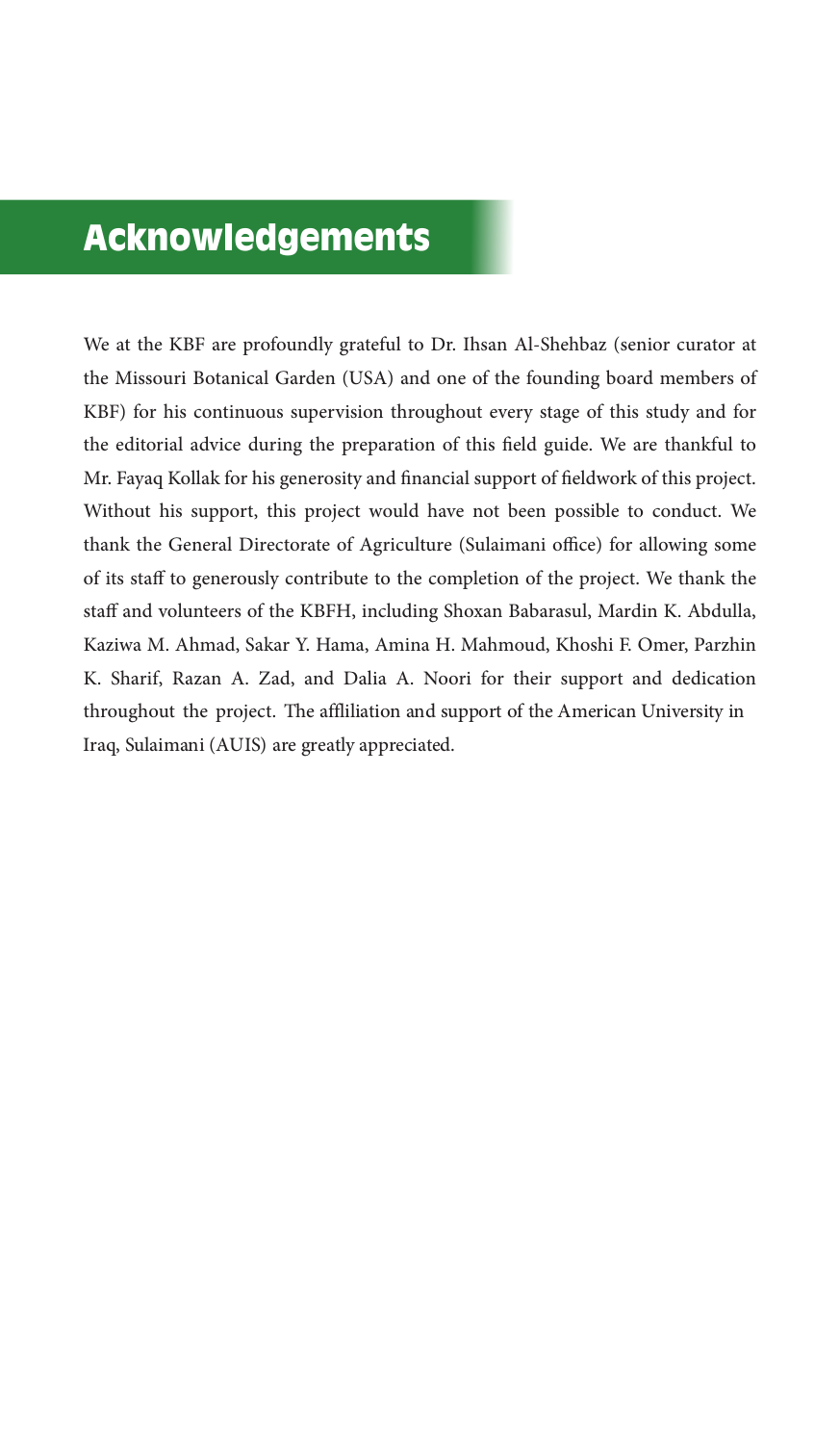

شــاخی ئەزمــەر- گۆيــژە ئەكەوێتــە پارێــزگای ســلێمانی لــە كوردســتانی عێــراق، وە World Wildlife Fund, 2016. See link on( زاگــرۆس شــاخەکانی زنجیــرە لــە بەشــێکە .114P). شـاخی ئەزمـەڕ- گۆیـژە دەڕوانێـت بـە سـەر شـاری سـلێامنیدا لـە رۆژهەاڵتـەوە لـە نێــوان هێلــی پانــی 35°29ʹ 42º35 ʹباکــور، هێڵــی درێــژی 45°26ʹ 45°33ʹ رۆژهــەاڵت. بــەرزی شــاخەکە دەکەوێتــە نێــوان 865 مەتــر لــە نزمرتیــن خاڵــدا کــە دێــی تەگەرانــە بــۆ 1,700 مەتـر کـە بەرزتریـن لوتکەیـە. درێـژی شـاخەکە نزیکـەی 28 کـم وە پانیەکـەی نزیکـەی 12 کــم دەبێــت، وە رووبــەری گشــتی نزیکــەی 250 کــم² یــە.

رێبـەری رووەکـی ئەزمـەڕ- گۆیـژە بەشـێکە لـە پـرۆژەی توێژینـەوەی رووەکـی رسوشـتی شـاخی ئەزمـەڕ- گۆیـژە، کـە پرۆژەیەکـی دامـەزراوەی رووەکـی کوردسـتان بـوو، وە مـاوەی دوو سـاڵی خایانـد )2014-2015(، تێیـدا لێکۆڵینەوەیەکـی چـڕو پـڕ کـرا بـۆ سـەرجەم رووەکـە رسوشــتیەکانی ناوچەکــە. وە هەمــوو ئــەو منوونــە رووەکیانــەی کــە کۆکرانــەوە لــە مــاوەی توێژینەوەکــەدا کاری ناســاندنەوەیان بــۆ کــرا وە پۆلێــن کــران ژمارەیــان لەســەر دانــرا، وە هەڵگیــراون لــە پوشــگەی دامــەزراوەی رووەکــی کوردســتان )KBFH ).

ئـەم توێژینەوەیـە زۆر پێویسـت بـوو لەبەرئـەوەی شـێواندن و لەدەسـتدانێکی خێـرا لـە رسوشـت و ژینگـەی ناوچەکـەدا روو دەدات، کـە بریتیـە لـە پـرۆژەی ناوچـەی نیشـتەجێبوون و بنیاتنانــی ناوچــەی بازرگانــی، دروســتکردنی پارکــی یــاری، وەفــراوان بوونــی ناوچــەی نیشـتەجێبوون، دروسـتکردنی رێگاوبـان و تونێـل، وە دوبـارە روواندنـەوەی شـاخەکە بـەو دارو درەختانـەی کـە خۆماڵـی نیـن، دروسـتکردن و فـراوان کردنـی خێـرا لە باخـی میـوەو میوەهات وە لەناوبردنــی رووەکــی رسوشــتی ناوچەکــە، وە هەروەهــا زیادبوونــی ناوچــەی حەوانــەوە لەمــاوەی ئــەو ســاڵەدا. دامــەزراوەی رووەکــی کوردســتان هیــوادارە کــە خوێنــەرەکان چێــژ لـەم رێبـەرە وەرگـرن وە ببێتـە هـۆی سـود لـێ بینینـی وە پشـتگیری کردمنـان بـۆ تەواوکردنـی رووپێــوی هەمــوو کوردســتان لــە داهاتــوودا، بــۆ پاراســن و پارێــزگاری کردنــی ســەرچاوە بۆماوەیـە رسوشـتی و جوانـەکان لـە ناوچەکانـدا بـۆ نـەوەی داهاتـوو.

بــۆ پرۆســەی ناســاندن و نوســینەوەی رێبەرەکــە پشــت بەســراوە بــە لێکۆڵینــەوەی هەمـوو منوونـە رووەکیـە کۆکـراوەکان وە دوبـارە چێـک کردنـەوەی زانیاریـەکان لـە فلۆراکانـی Guest & Rawi, 1966; Townsend & Guest, 1974, 1980; Townsend et al.,) عيّــراق 2014 ,Edmondson &Ghazanfar; 1985 1968, 1966,)، کوردســتانی عێــراق، ئێــران و ههمـوو ناوچـه هاوسـنورهکان (1962−2012)، وە تورکیـا ()1963−1964 ,Rechinger .)Guner et al., 2000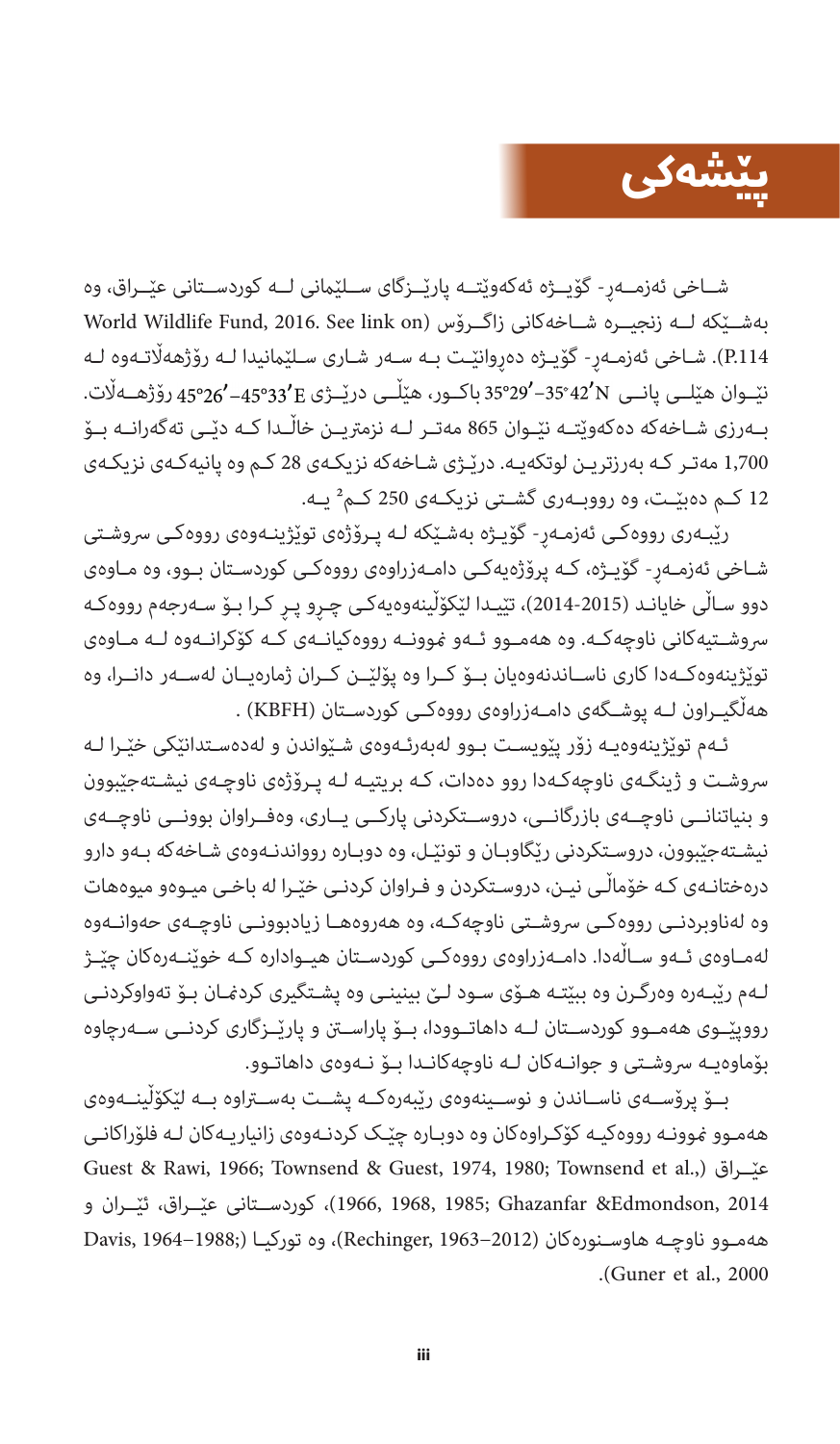لــەم توێژینەوەیــەدا نزیکــەی 4,085 منوونــەی رووەکــی کۆکراوەتــەوە لــە 118 خاڵــی جیــاواز لــە مــاوەی 36 ســەردانی مەیدانیــدا. هــەر جۆرێــک لــەو منوونــە رووەکیانــە ژمارەیەکـی تایبەتـی پێـدراوە بـە ریزبەندیەکـی تـەواو بـۆ رێگەگرتـن لـە دووبـارە بوونـەوە و سەرلێشـێوان. وە لەهەمـان کاتـدا بـۆ هـەر کۆکراوەیـەک هێڵـی پانـی و درێـژی، بـەرزی، بــەرواری کۆکردنەوەکــەی، شــوێنی کۆکردنەوەکــە، زانیــاری لەســەر ژینگەکــەی و ئــەو کەســانەی کۆیــان کۆکردۆتــەوە تۆمــار کــراوە.

بـۆ ئاسـان بـەکار هێنـان و ئامـاژە پێکـردن، ریزبەنـدی ئەلـف و بـێ بـەکار هێـراوە بـۆ هەمـوو رووەکێـک لـە خێزانـی هەتاوەکـو دەگاتـە جیـاوازی چەشـنی. سیسـتەمی مێبەرلـی 2008) Mabberley )بەکارهێــراوە بــۆ ئامادەکردنــی ســنوری خێزانــەکان و رەگــەزەکان، وه مالّپــەرى تــۆو داپــۆشراوەكان بەكارهاتــووه (/http://www.mobot.org/MOBOT APweb/research). وە کورتـەی نـاوی پۆلێنکـەرەکان بـە پێـی ماڵپـەری ئەلەکرتۆنـی (IPNI .کــراوە) International Plant Name Index

ئـەو تەنهـا بـەرزی، هێڵـی پانـی و درێژیـەی کـە لـە ژێـر ناونیشـانی زانیـاری ژینگەییـدا )Habitat )بـۆ هـەر یـەک لـەو 112 جـۆرەی کـە ئاماژەیـان پێکـراوە لـەم رێبـەرەدا هاتـووە نوێنـەری تەنهـا ئـەو منونـە رووەکیـە دەکات کـە وێنـە گیـراوە لـە الیـەن نوسـەری یەکەمەوە وە هەڵگیـراوە لـە پوشـگەی دامـەزراوەی رووەکـی کوردسـتان. هەمـوو وێنـە و پرۆفایلـەکان کـە لـەم رێبـەرەدا هـەن لەالیـەن نوسـەری یەکەمـەوە گیـراون.

لـە توێژینـەوەی رابـردوودا کـە لـە سـەر ناوچـەی هەورامـان ئەنجـام درابـوو، یەکێـک لــه نوســەرەکان (Ahmad, 2013a) چــوار جــۆری نوێــی دۆزیــەوە بــۆ زانســت (,Ahmad b--a2014 ,c--b2013 )وە 18 جــۆری نــوێ بــۆ فلــۆرای عێــراق )d2013 ,Ahmad )بــە بـەراورد بـە بچوکـی شـاخی ئەزمـەڕ- گۆیـژە بـە ناوچـەی هەورامـان، لـەم توێژینەوەیـەدا کــە بــۆ شــاخی ئەزمــەڕ- گۆیــژە ئەنجــام دراوە النــی کــەم 666 جــۆر دۆزراونەتــەوە وە لەمانـە تەنهـا 58 جۆریـان پێشـر تۆمارکـراون لـە سـەرچاوە زانسـتیەکاندا وە شـایانی باسـە 99 جــۆر لــە کــۆی 608 جۆرەکــەی کــە تــازە تۆمارکــراون بــۆ شــاخەکە لــەم رێبــەڕەدا بــە دانانــی ئەســتێرە لــە کۆتایــی نــاوە زانســتیەکاندا جیــا کراونەتــەوە. وە ســەرەڕای ئەمــەش النـی کـەم 10 جـۆری نوێـان دۆزیوەتـەوە بـۆ فلـۆرای عێـراق لەگـەڵ 7 جـۆر کـە نوێـن بـۆ زانسـت، کـە لـە داهاتویەکـی نزیکـدا باڵودەکرێنـەوە وە لـە ئێسـتادا دەستنوسـی 4 جـۆری نـوێ بـۆ زانسـت کـە سـەر بـە رەگەزەکانـی *Cousinia* ,*Salvia* ,*Scrophularia*, و *Silene* نێـردراون بـۆ باڵوکردنـەوە لـە گۆڤـارە نێودەوڵەتیەکانـدا.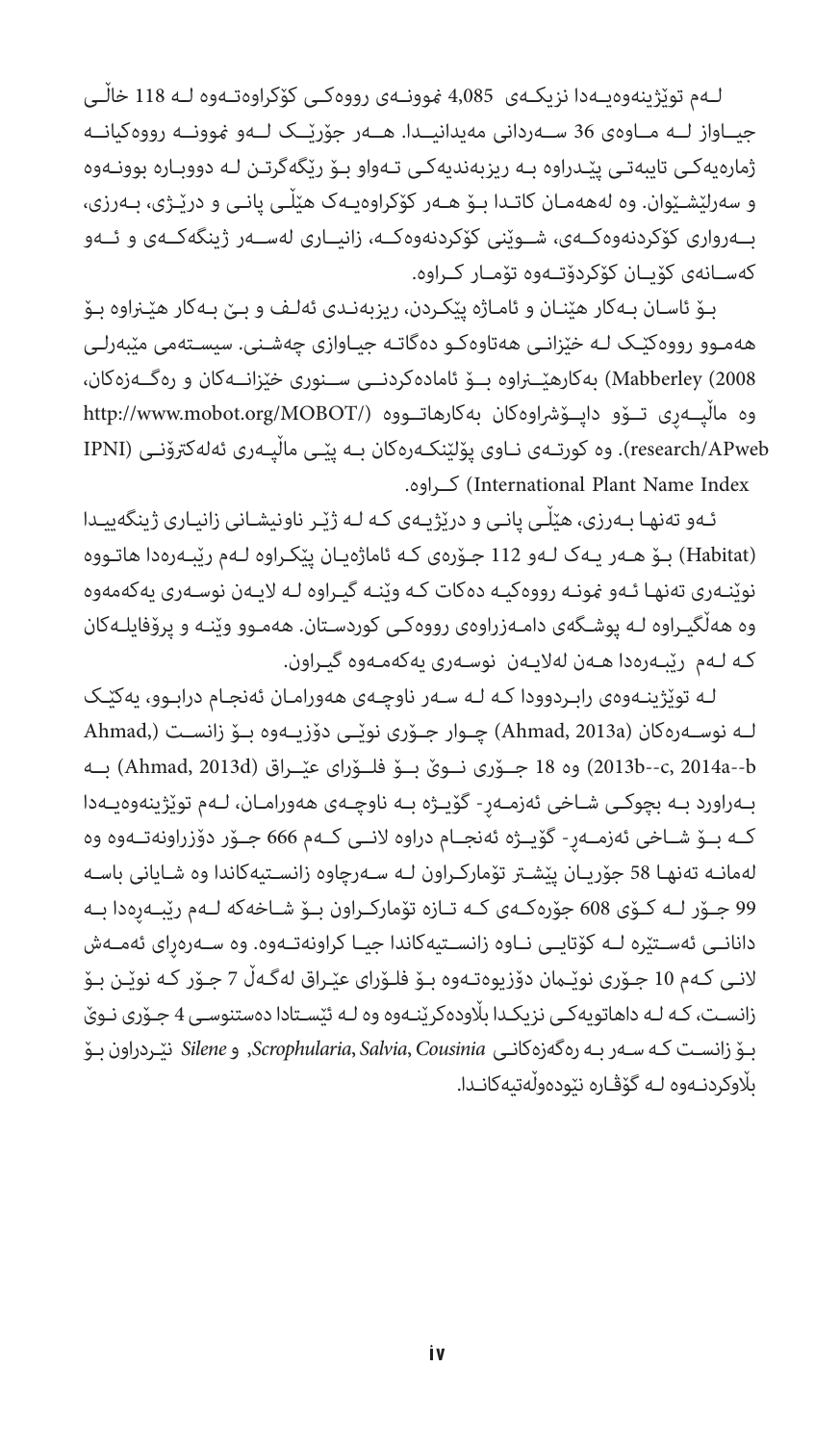#### Introduction

Azmar-Goizha Mountain is located in Sulaimani Governorate of Kurdistan Iraq, and it is part of the extensive Zagros Mountain Steppe ecoregion (World Wildlife Fund, 2016. see link on p.114). Azmar-Goizha overlooks Sulaimani City from the east between latitudes  $35^{\circ}29' - 35^{\circ}42'$ N and longitudes  $45^{\circ}26' - 45^{\circ}33'E$ . Its altitudes range from as low as 865 m near Tagaran Village to 1,700 m, the highest peak. It is about 28 km long and about 12 km at its widest part and occupies a total area of about 250 km².

This plant field guide is a part of the Flora of Azmar-Goizha, a project of the Kurdistan Botanical Foundation (KBF) based on a two-year (2014 and 2015) intensive study of the plants in the field, libraries, and herbaria. All specimens collected during this study were identified, numbered, classified, and deposited in the herbarium of this Foundation (KBFH).

This study was very urgent to conduct because of the rapid loss of natural habitats and the tremendous disturbance in this region, including substantial housing projects and establishing commercial facilities, construction of amusement parks, new high-rise residential areas, roads and tunnels, reforestation of slopes by non-native trees, conversion of vast areas to vineyards and fruit orchards, and increasing recreation throughout the year. The KBF hopes that the readers will enjoy this field guide and benefit from it, as well as support the Foundation's continuous effort to survey all Kurdistan to protect and conserve the natural wealth and beauty of the region for future generations.

The process of identification and writing descriptions depended on the examination of all specimens and checking various floras, such as the Flora of Iraq (Guest & Rawi, 1966; Townsend & Guest, 1974, 1980; Townsend et al., 1966, 1968, 1985; Ghazanfar & Edmondson2014), Flora